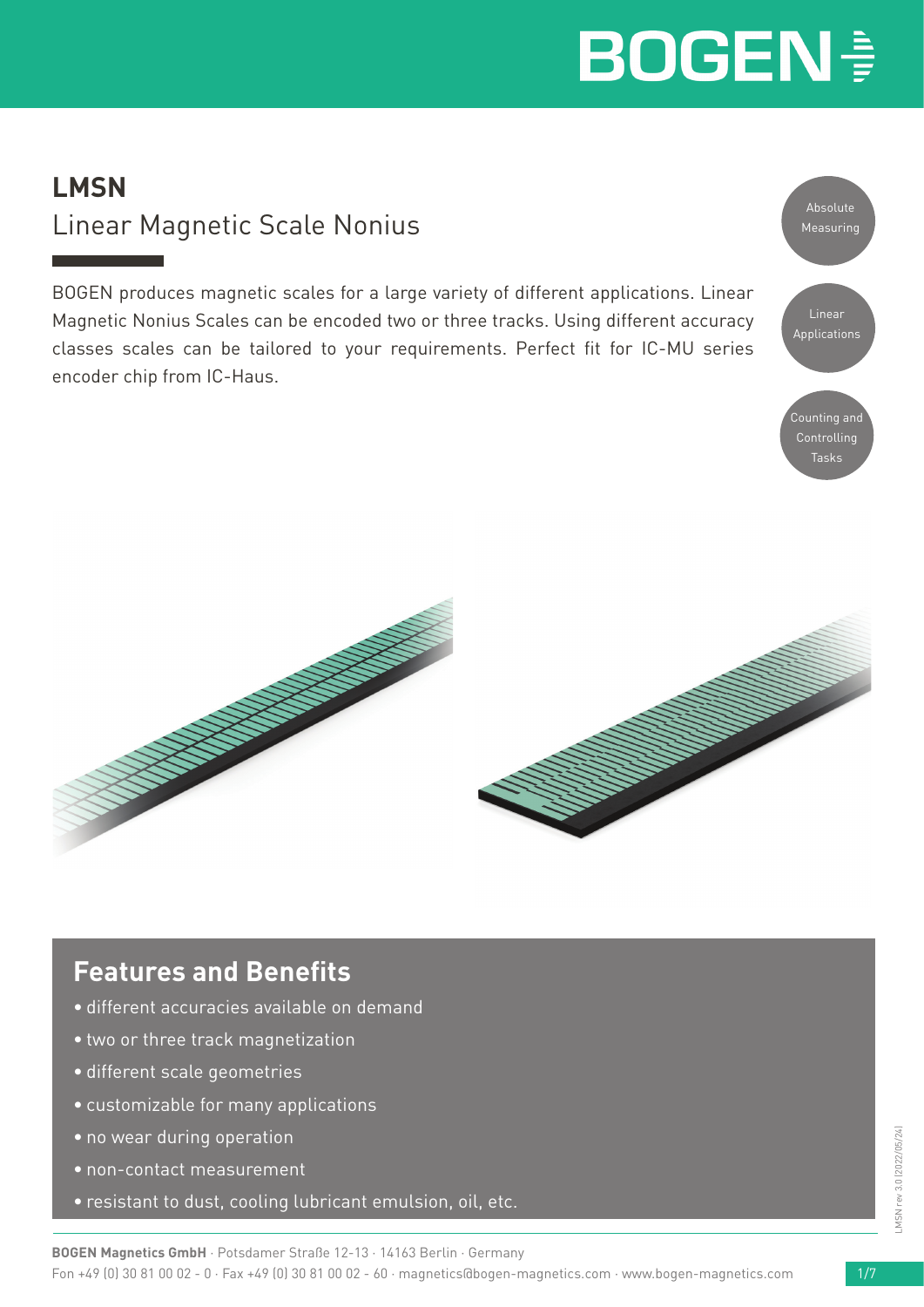#### **Characteristics**

#### **Linear Magnetic Scale**

| accuracy class              | $\pm 3$ µm, $\pm 10$ µm, $\pm 20$ µm                                        |  |
|-----------------------------|-----------------------------------------------------------------------------|--|
| material                    | magnetic tape: elastomer filled with ferrite; carrier tape: stainless steel |  |
| width [mm]                  | standard: 6, 8, 10                                                          |  |
|                             | 3-track: 12, 15                                                             |  |
| thickness [mm]              | 0.5 to 1.66 (depending on scale setup)                                      |  |
| pole pitch [mm]             | standard for IC-MU: 1.28; 1.5 ; 2.0                                         |  |
| magnetic flux of amplitude  | dependant on pole pitch                                                     |  |
| operating temperature       | $-20$ °C to $+100$ °C max.                                                  |  |
| expansion coefficient       | $~17 \times 10 - 6$ /K                                                      |  |
| minimum bending radius [mm] | 65                                                                          |  |
| length in pieces            | see "Scale Dimensions" next page                                            |  |
| mounting holes for pieces   | multiple hole combinations and angle cuts possible (on request, see below)  |  |

#### **Adhesive Tape (optional)**

| I material                         | double-sided acrylic adhesive tape                                      |  |
|------------------------------------|-------------------------------------------------------------------------|--|
| $\vert$ width $\vert$ mm $\rbrace$ | 1 mm narrower than width of elastomer tape                              |  |
| thicknes [mm]                      | standard: 0.13 (see more options in table "optional stackup" on page 3) |  |

#### **Cover Tape (separate accessory)**

| l material     | cover tape: non-magnetic stainless steel; adhesive tape: acrylic adhesive tape      |  |
|----------------|-------------------------------------------------------------------------------------|--|
| thickness [mm] | standard: 0.23 total thickness (0.1 mm stainless steel tape +0.13 mm adhesive tape) |  |
|                | (see more options in table "optional stackup" on page 3)                            |  |

#### **Standard Layer Stack-Up**



\* standard parameters (others, please see order code)

Due to mechanical characteristics of individual parts and the applied manufacturing processes, the top surface of the magnetic component may show minimal surface changes. This has no negative impact on functionality.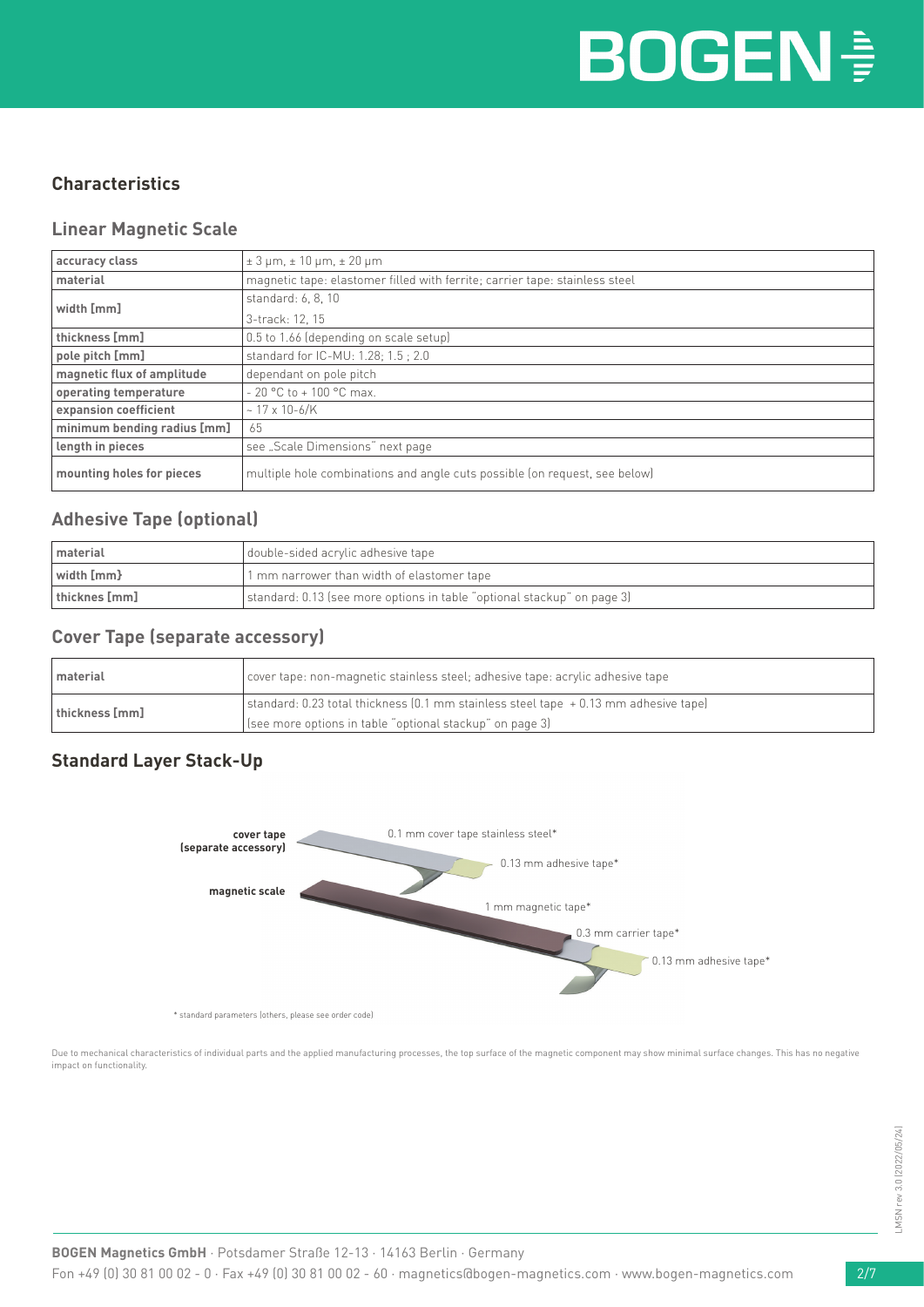#### **Scale Dimensions with Standard Layer Stack-Up**



**Scale Dimensions with Optional Layer Stackup (1)**

For individual scale setups following layer dimensions can be used

| magnetic tape | $0.5$ mm or $1.0$ mm                  |
|---------------|---------------------------------------|
| carrier tape  | $0.1 \text{ mm}$ or $0.3 \text{ mm}$  |
| adhesive tape | <b>0.13 mm</b> , 0.212 mm or 0.050 mm |
| cover tape    | $0.076$ mm, <b>0.1 mm,</b> 0.15 mm    |

(1) standard parameters in bold

#### **Length**

Linear magnetic scales cut in pieces or supplied on reel.

#### **Marking (2)**

The marking distance is 250 mm and builds up as follows:

| accuracy            |       | pole pitch master track | vear/         | reel no.             | master and nonius track position            |
|---------------------|-------|-------------------------|---------------|----------------------|---------------------------------------------|
|                     | class | # pole pairs            | calendar week | (or number of pieces | as indicated by arrows                      |
| 2-track nonius tape | A20.  | N1.28 - 32              | 2244          |                      | <b>MINT</b>                                 |
| 3-track nonius tape | A20   | N1.28                   | 2244          | 01                   | $S^{\uparrow} M \rightarrow N^{\downarrow}$ |

2) The magnetic strip counter indicates the number of remaining strips on the reel. The strip is marked only once per length.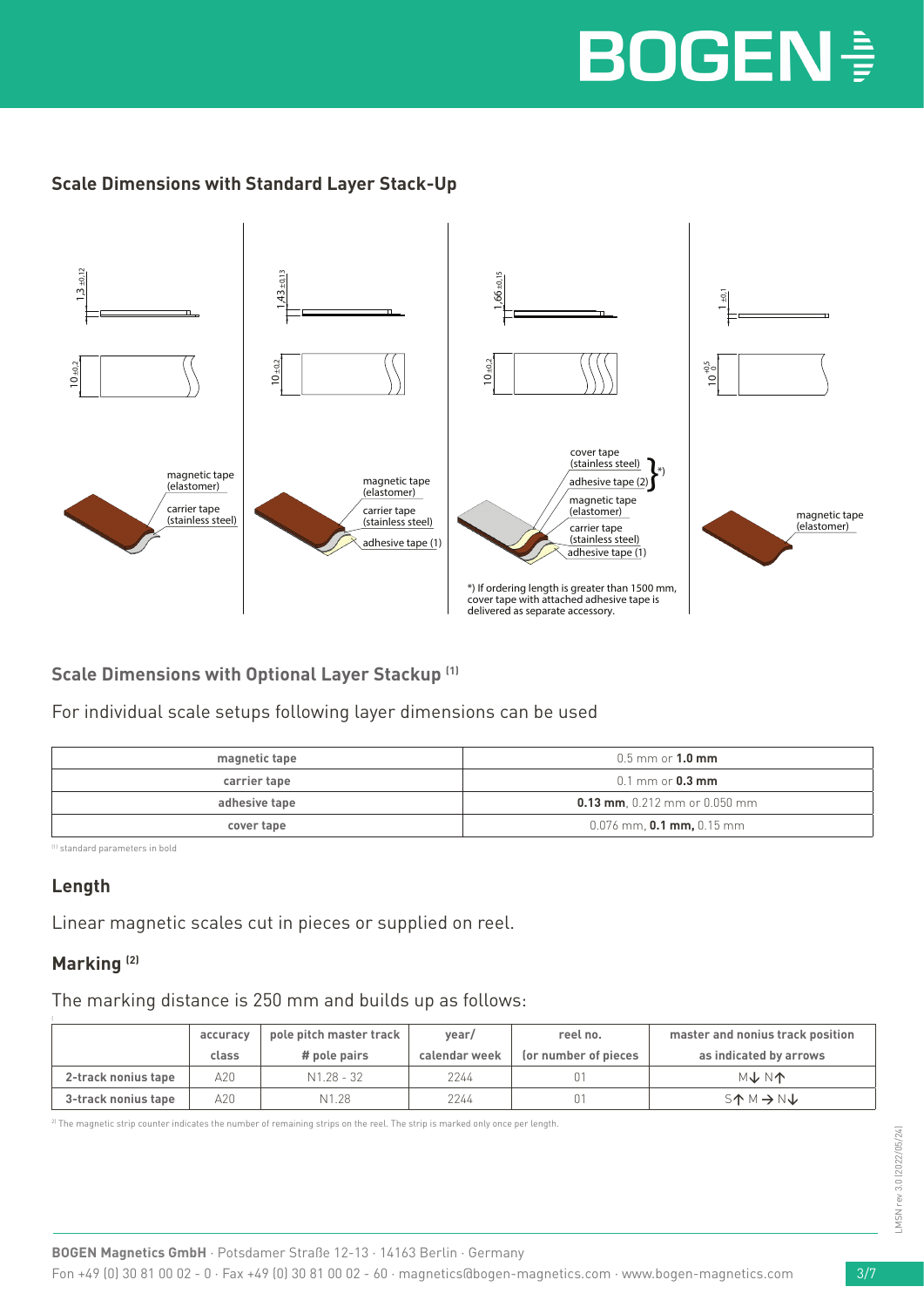#### **Optional Accessories**

• Extruded Aluminum Profile (please contact our application engineers for the right profile for your LMS)



• Scale Applicator (for easy and precise installation of the scale)



• Clamps for Scale Ends













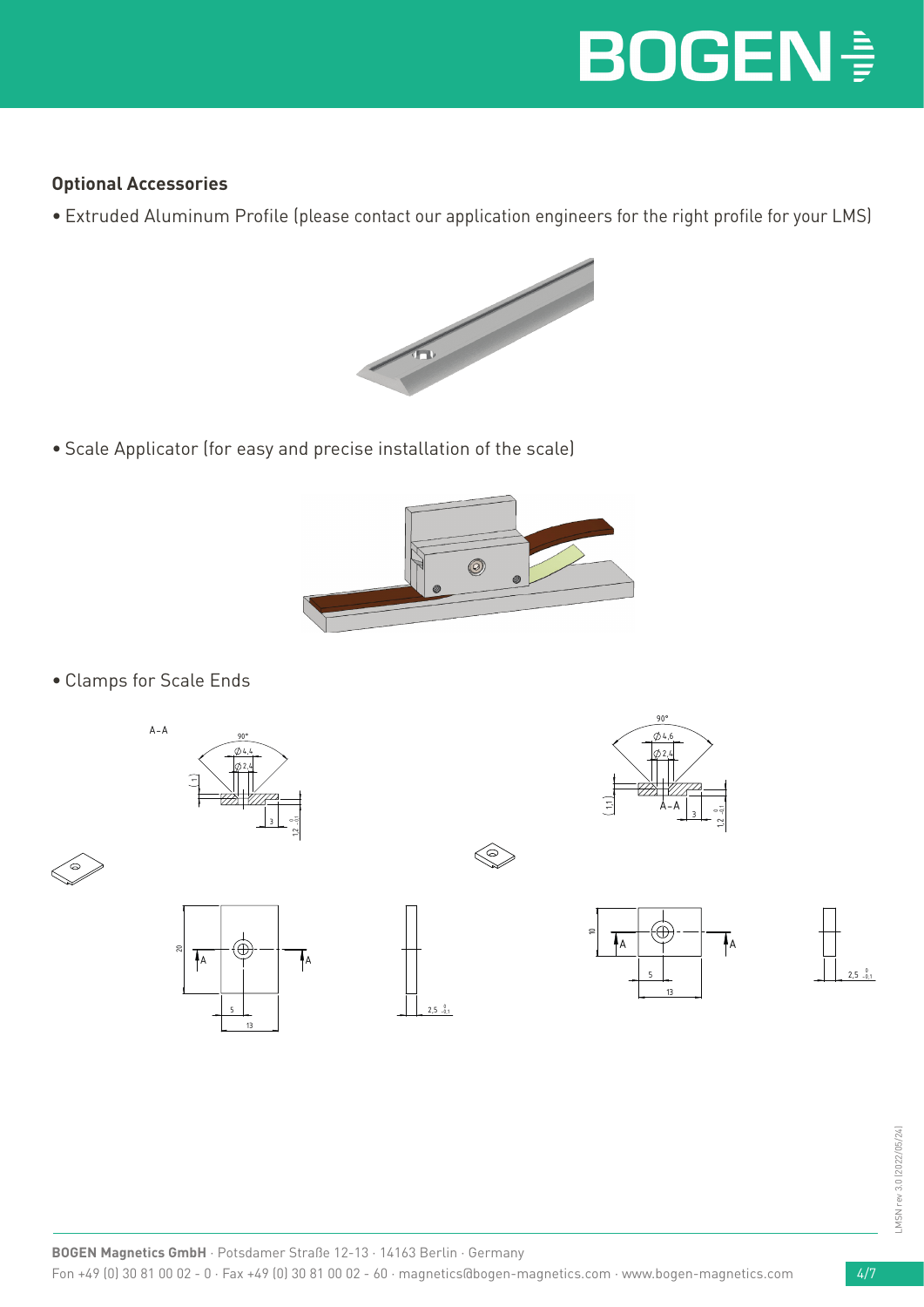#### **Standard Mounting Holes**

Option 1









5

u

10

7

15

11

 $10$ 









Option 5







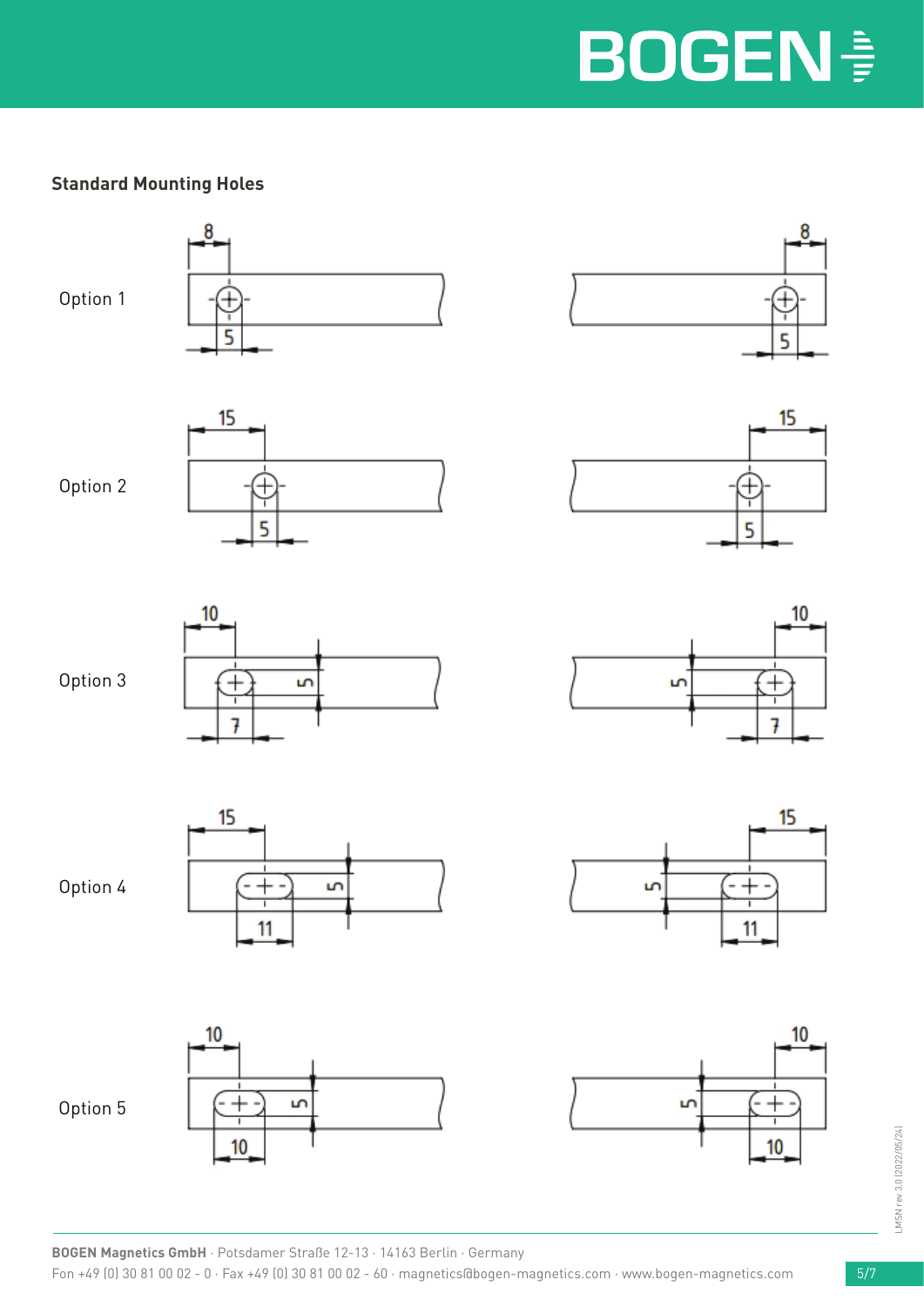#### **Order Code**

**LMS** N - P - L - W - H - A - C - K - T - EB

|  |     |                               | code           | explanation <sup>(1)</sup>                                                     |  |  |
|--|-----|-------------------------------|----------------|--------------------------------------------------------------------------------|--|--|
|  |     |                               | $\mathcal{P}$  | two tracks                                                                     |  |  |
|  |     |                               | $\cdots$       | number of tracks (up to nine)                                                  |  |  |
|  |     |                               | N1.28          | pole length 1.28 MM (for IC-HaUs chip IC-MU)                                   |  |  |
|  | P   | track parameters              | N              | master pole length of nonius code                                              |  |  |
|  |     |                               |                |                                                                                |  |  |
|  | L   | length                        | L              | piece, length in mm [4]                                                        |  |  |
|  |     |                               | W <sub>5</sub> | 5 <sub>mm</sub>                                                                |  |  |
|  |     |                               | W6             | 6mm                                                                            |  |  |
|  |     |                               | W8             | 8 mm                                                                           |  |  |
|  |     |                               | W8-10          | 8 mm Elastomer (only for P95-05 extrusion)                                     |  |  |
|  | W   | width (mm)                    |                | 10 mm stainless steel carrier tape (only for P95-05 extrusion)                 |  |  |
|  |     |                               | W10            | $10 \, \text{mm}$                                                              |  |  |
|  |     |                               | W12            | $12 \, \text{mm}$                                                              |  |  |
|  |     |                               | W15            | $15 \, \mathrm{mm}$                                                            |  |  |
|  |     |                               | W20            | 20 mm                                                                          |  |  |
|  |     |                               | W25            | $25 \, \text{mm}$                                                              |  |  |
|  |     |                               |                | 1 mm magnetic tape, 0.3 mm carrier tape                                        |  |  |
|  | н   | scale height (mm)             | $H1 - 0.1$     | 1 mm magnetic tape, 0.1 mm carrier tape                                        |  |  |
|  |     |                               | $H0.5 - 0.3$   | 0.5 mm magnetic tape, 0.3 mm carrier tape                                      |  |  |
|  |     |                               | $H0.5 - 0.1$   | 0.5 mm magnetic tape, 0.1 mm carrier tape                                      |  |  |
|  |     |                               | A03            | ± 3 µm/m (only delivered up to piece length 2300 mm)                           |  |  |
|  | A   | accuracy class                | A10            | ± 10 µm/m (only delivered up to piece length 2300 mm)                          |  |  |
|  |     |                               | A20            | $± 20 \mu m/m$                                                                 |  |  |
|  |     |                               |                | without cover tape                                                             |  |  |
|  | C   | cover tape                    |                | equipped with cover tape                                                       |  |  |
|  |     |                               | C              | (only delivered up to piece length of 2300 mm, otherwise delivered seperately) |  |  |
|  | K   | adhesive tape                 |                | without adhesive tape                                                          |  |  |
|  |     |                               | K              | equipped with adhesive tape                                                    |  |  |
|  |     |                               |                | with BOGEN text imprint                                                        |  |  |
|  | T.  | text imprint                  | T <sub>0</sub> | without text imprint                                                           |  |  |
|  |     |                               | T <sub>2</sub> | with customer specific text imprint (on request)                               |  |  |
|  | EB. |                               |                | without mounting holes                                                         |  |  |
|  |     | mounting holes <sup>(5)</sup> | $\mathbf{1}$   |                                                                                |  |  |
|  |     |                               | $\overline{2}$ |                                                                                |  |  |
|  |     |                               | 3              | please see drawings on the previous page                                       |  |  |
|  |     |                               | $\sqrt{4}$     |                                                                                |  |  |
|  |     |                               | 5              |                                                                                |  |  |

(1) standard parameters are bold

(4) length of nonius scale: measuring length with specified accuracy class + additional 5 poles at both ends recommended

(5) for other options than listed please contact our application engineers